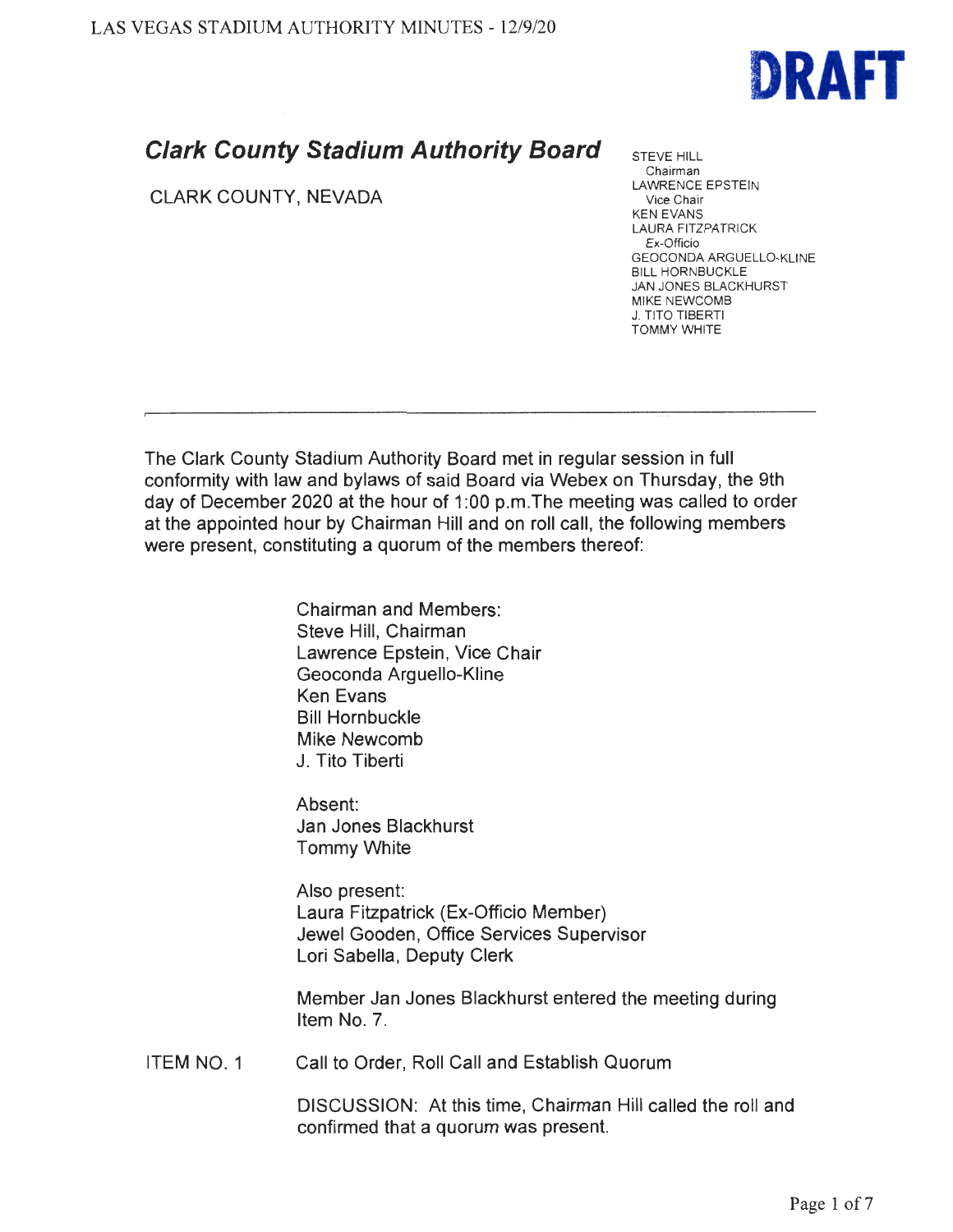Chairman Hill closed Agenda Item No. 1.

ITEM NO. 2 Public Comment

> At this time, Chairman Hill asked Applied Analysis representative Brian Haynes if there were any persons present in the audience via teleconference wishing to be heard on any items on the agenda as posted.

SPEAKER(S): Present via Webex

DISCUSSION: Kathleen Taylor spoke on behalf of the Nevada Department of Business and Industry Commission on Minority Affairs and expressed appreciation to the Board for efforts being made in the community.

There being no other persons present wishing to be heard on any items listed on the agenda as posted, and that no emails had been received from the public, Chairman Hill closed the public comments.

ITEM NO. 3 Approval of Agenda with the Inclusion of Any Emergency Items and Deletion of Any Items (For possible action)

> FINAL ACTION: It was moved by Member Ken Evans, seconded by Member Bill Hornbuckle, and carried by unanimous vote of the members present that the agenda be approved.

Chairman Hill closed Agenda Item No. 3.

ITEM NO. 4 Chairman/Board Member Comments

> DISCUSSION: Chairman Steve Hill congratulated the Las Vegas Raiders on their win over the weekend and their recent victory over the Kansas City Chiefs, and wished the team continued success as they worked towards the playoffs.

FINAL ACTION:No action was taken by the Board.

Chairman Hill closed Agenda Item No. 4.

ITEM NO. 5 Review and Potentially Approve the Minutes of the Las Vegas Stadium Authority Board Meeting on September 17, 2020 (for possible action)

> DISCUSSION: There being no objections, Item No. 5 was taken in conjunction with Item No. 6.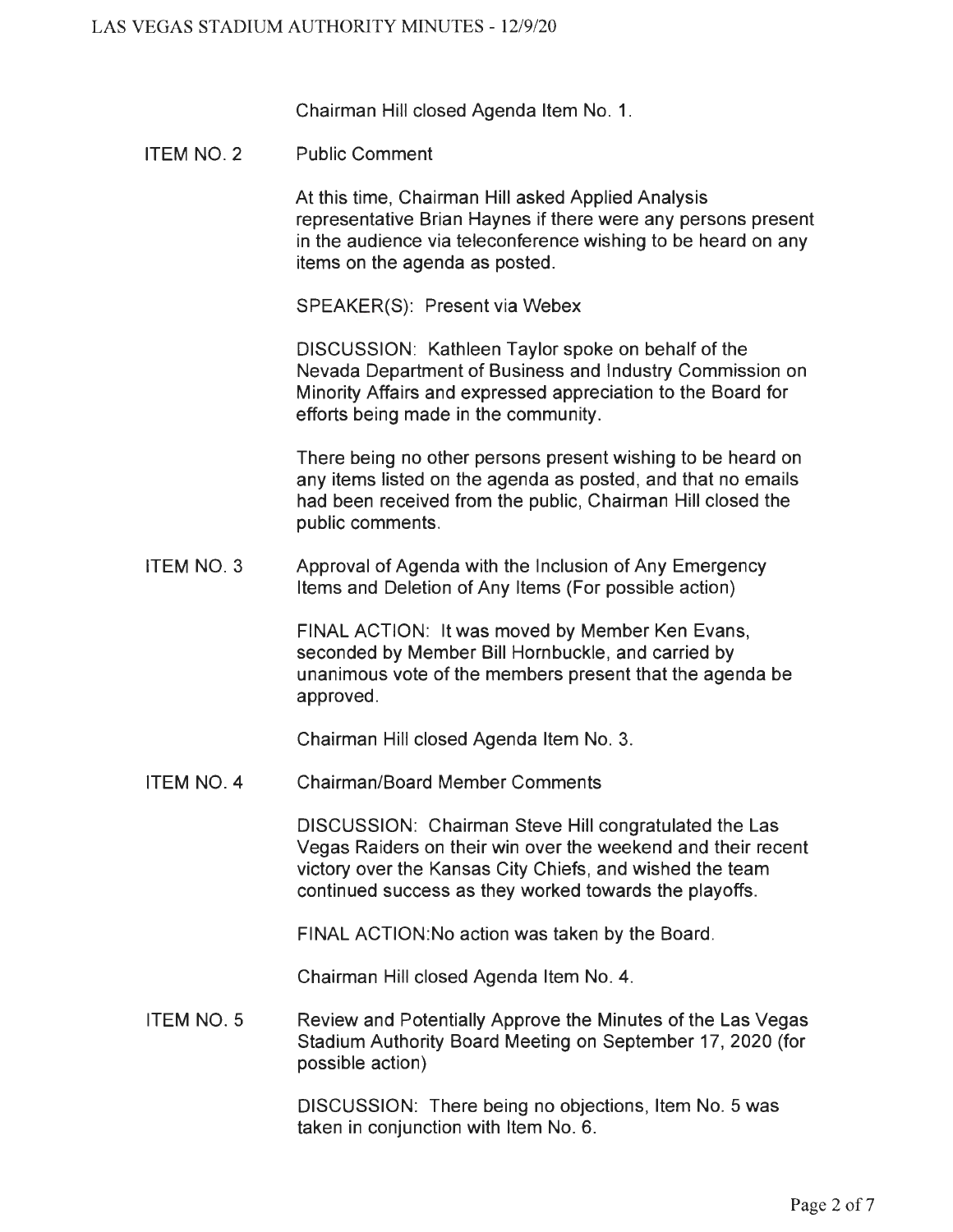FINAL ACTION: It was moved by Member Ken Evans, seconded by Member Bill Hornbuckle, and carried by unanimous vote of the members present that the recommendation be approved for Item Nos. 5 and 6.

Chairman Hill closed Agenda Item No. 5.

ITEM NO. 6 Review and Potentially Approve the Minutes of the Las Vegas Stadium Authority Board Meeting on October 15, 2020 (for possible action)

> DISCUSSION: There being no objections, Item No. 6 was taken in conjunction with Item No. 5.

FINAL ACTION: Approved as recommended (see Item No. 5 for discussion, motion, and vote).

Chairman Hill closed Agenda Item No. 6.

ITEM NO. 7 Receive a Status Update from Staff on Administrative Items Relating to the Operation of the Stadium Authority

> DISCUSSION: Following introduction of the item, Applied Analysis representative Jeremy Aguero provided details on administrative and organizational updates which included a report on preliminary room tax collections which were down approximately \$1.5 million or 66% from the same period last year, and was also the highest monthly total received since COVID-19 struck in March 2020; year-to-date collections for the first three months of the fiscal year totaled approximately \$4 million which was down approximately 68% from a year ago due to a decline in visitor volume, convention activity, et al; the financial summary of the project reflected a projected total of \$1 .95 billion or approximately 98% of the \$2 billion overall project budget thru November, included \$49.2 million in third party activations, and that approximately \$45 million had not been completed to date; room taxes reached \$4 million; overall total and operating expenses thru September were \$152,700 and were within the anticipated budget; the two-year debt reserve balance through November was \$57.3 million or 63% of the maximum two-year reserve contemplated under Senate Bill 1 (SB 1), reflected the recent draw of \$11.6 million needed to meet the December debt service payment and was anticipated and budgeted; annual debt services were split into two payments, with \$16.1 million paid on December 1, 2020 and the remaining \$18.6 million due June 1, 2021; the Authority budgeted \$19 million for debt reserve draws for fiscal year 2021, and that revenues would be monitored and the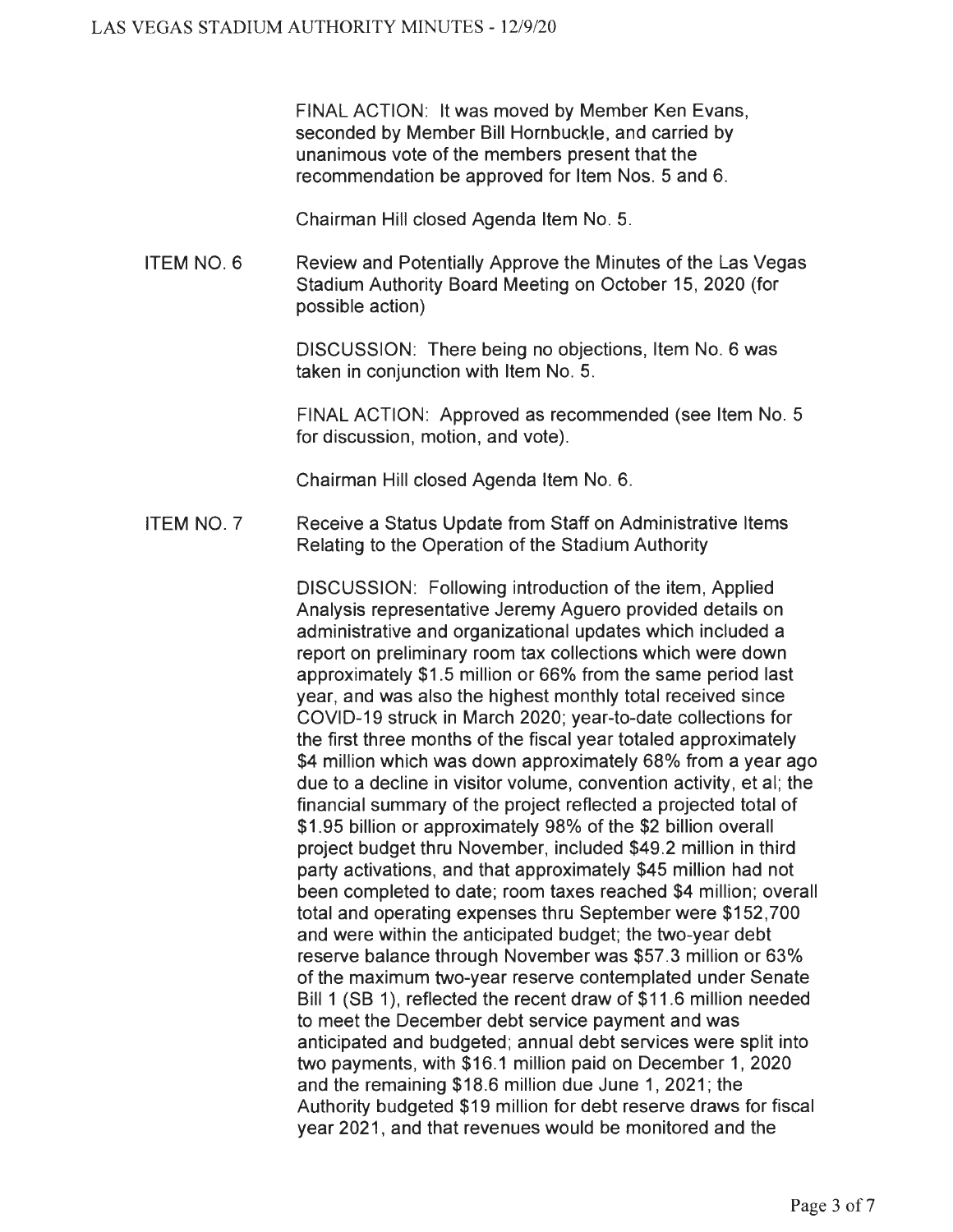budget updated if necessary; Moody's Investor Services issued an opinion regarding the impact of the drawdown on the credit rating of Clark County, stated that the reserve account remained substantial and would support continued draws for debt payments for several years if necessary should visitor volume remained depressed due to the pandemic, and that the rating of Clark County would remain stable; referred to the communication letter from Eide Bailly regarding the annually required audit and stated that the results would be presented at the January Board meeting; and that the meeting schedule for 2021 was prepared and would be available at the January 21 , 2021 meeting.

In response to a question from Member Ken Evans, the Applied Analysis representative stated that deposits continued to be made towards the reserve from interest earnings on residual funds that existed; that as part the waterfall revenue and in order to rebuild the fund back, the first \$9 million of the waterfall would be deposited into the reserve; and that the structure of the bonds was conservative, and allowed for the potential of drawdown and the ability to replenish the reserves as funds became available.

Chairman Steve Hill stated that a draw from the reserves at some level was anticipated for the June 1, 2021 payment, and that once the virus crisis had come to an end that more revenue would be generated to pay the bonds and replenish the debt reserve deficit.

FINAL ACTION: No action was taken by the Board.

Chairman Hill closed Agenda Item No. 7.

ITEM NO. 8 Receive a Status Update on Development of the Clark County Stadium District from the Clark County Department of Comprehensive Planning

> DISCUSSION: Following introduction of the item, Clark County Director of Planning Nancy Amundsen made a presentation to the Board on the proposed Clark County Department of Comprehensive Planning Stadium District plan (the District), stated that applications for projects around the stadium had been received which included a request from Terrible's for a parking garage and pad sites at the northwest corner of Polaris Avenue and Russell Road, and the parking lot previously used by electricians at the southeast corner of Polaris Avenue and Russell Road was approved for a new concept In-and-Out Burger with walk-up service, above and below ground drivethru's and a plaza; the objectives of the study was to develop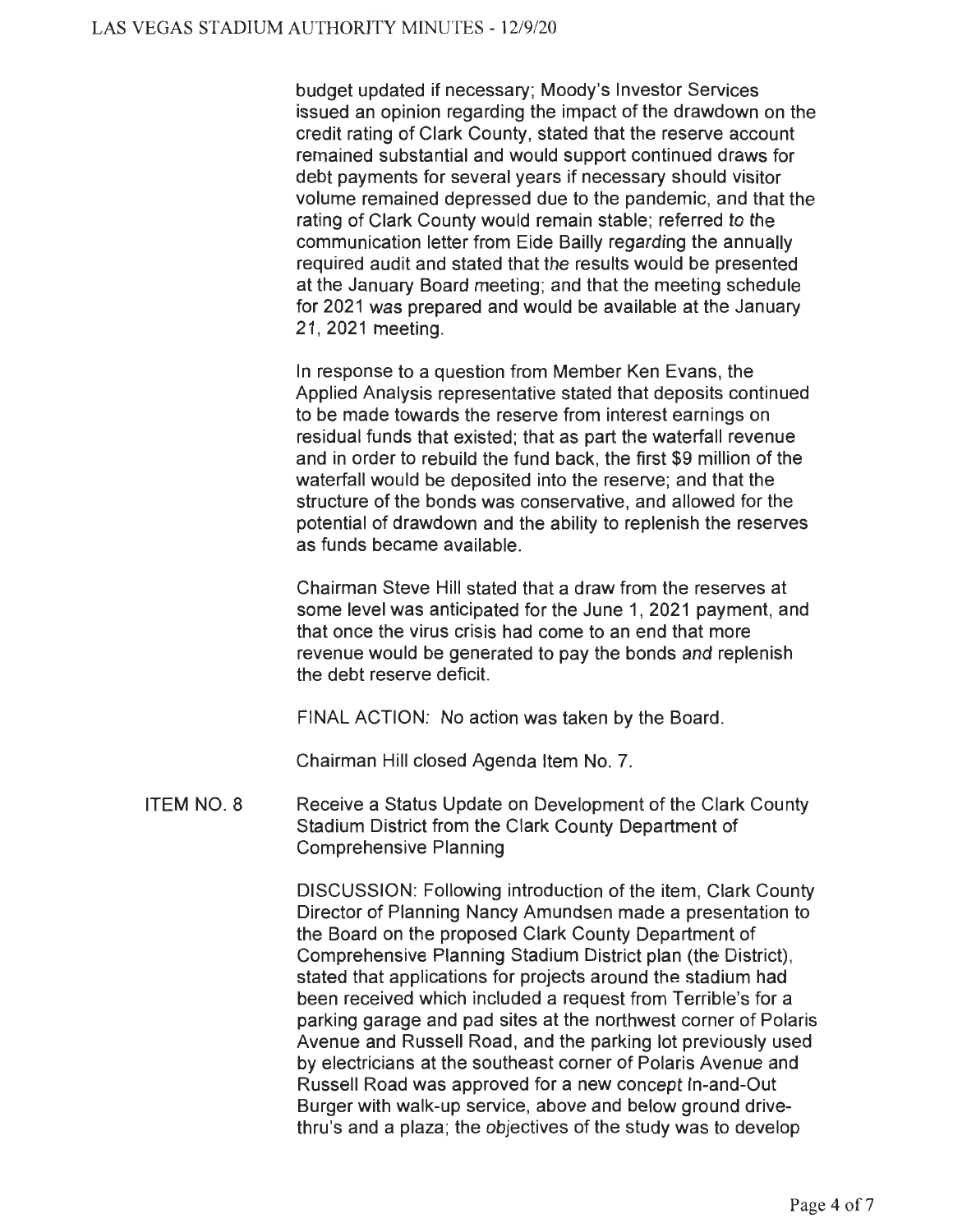an overall vision for the District and a toolbox of solutions that would guide the implementation, development of an action plan, and potential investments; stakeholder and popup meetings had been held and surveys were being initiated as part of a gathering of information for the planning process, and that when completed documents and a formal presentation would be provided to Applied Analysis for ultimate distribution to the Board and Stadium Authority members; details of the vision to create a dynamic district with a comprehensive mixture of uses that supported the continuation of current businesses while providing opportunities to transition into a thriving destination for entertainment, hospitality, business and sports was shared; Clark County was in the process of a comprehensive master plan update which would require development codes to be revised, adoption of the revisions was anticipated by the end of 2021, development codes would be rewritten by the end of 2022, and that all updates would be incorporated into the design of the District; stated the most important goal was the focus on a vibrant economy, that many property owners wished to remain as-is while others were interested in a transition to the entertainment mixed use district; a study performed by the Regional Transportation Commission (RTC) provided direction for the goals of flexibility and connectivity of the built environment; street typologies such as festival streets would be closed for events beyond football; current multimodal neighborhood streets Russell Road and Valley View Boulevard would remain multimodal, and that pedestrian and cyclist access would be increased; the design guidelines reflected incorporated complete street principles, prioritized pedestrian and bicycle activity, integrated public and private rights-of-way, and a minimized need for major improvements; and that a final concept document was almost completed.

In response to questions by the Board, the Director of Planning provided an explanation of festival zones or streets which consisted of non-major or industrial area roadways that could closed for pedestrian and festival use; that completion of the District plan document was expected by mid-2021; and that the target date was the end of 2021 for implementation into the master plan and development code.

FINAL ACTION: No action was taken by the Board.

Chairman Hill closed Agenda Item No. 8.

ITEM NO. 9 Review and Potentially Approve a Revised Project Budget for the Las Vegas Stadium Project (for possible action)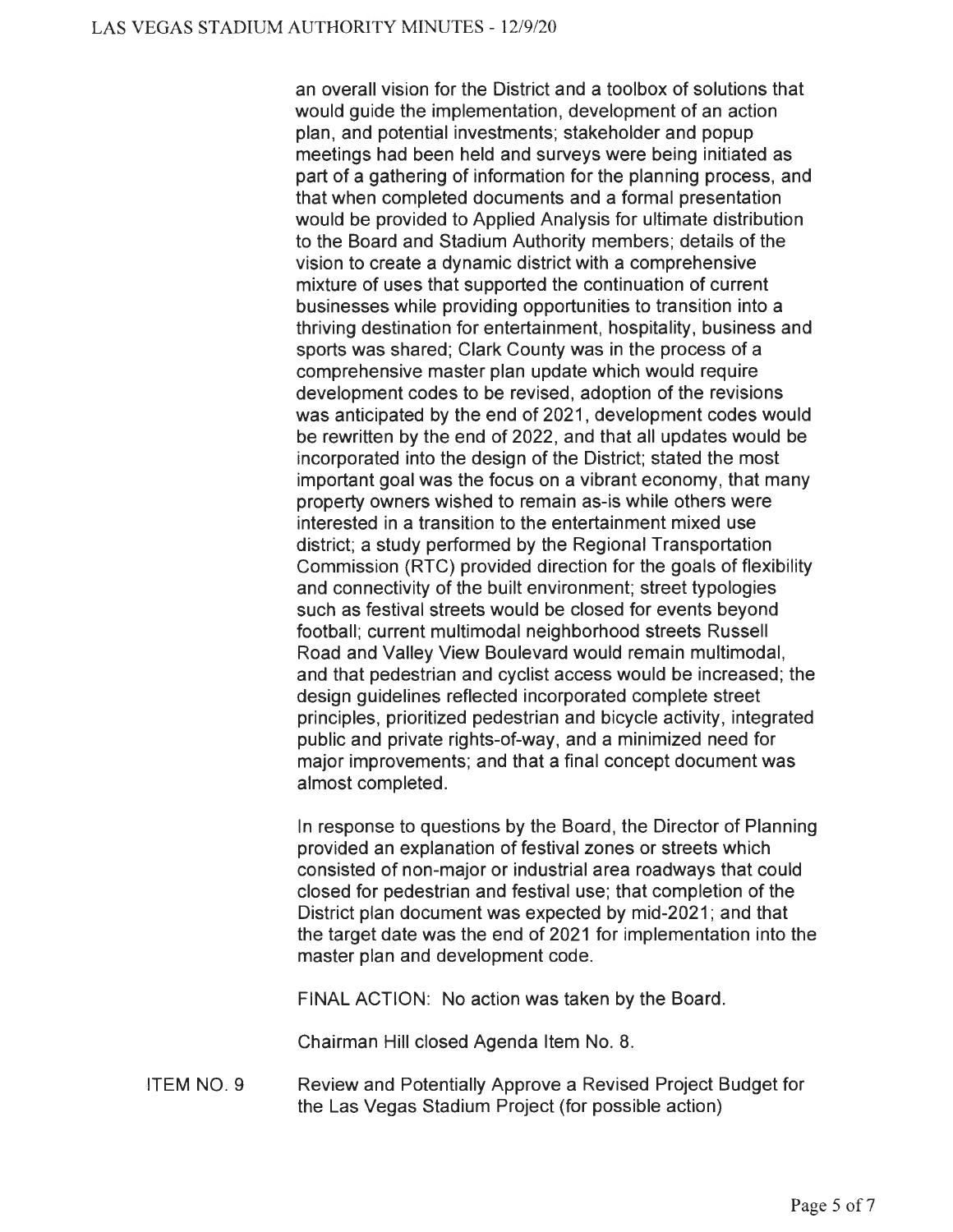DISCUSSION: Following introduction of the item, Chief Operating Officer for Stadium Event Co. (StadCo) Don Webb made a presentation which included a review of the original budget figures and use of funds; stated that through successful sales of personal seat license (PSLs), suites and seats the Raiders organization and StadCo contributions exceeded \$170 million and enabled the organizations to fund deliberate enhancements to the project such as building out the end zone club, construction of additional suites, enhanced food service, additional restrooms, construction of an exterior box office, an expanded art program and upgraded technology systems; stated the project was under budget by approximately \$25 million and recommended that the Stadium Authority formally approve a reduction to the project budget by \$25.1 million accordingly, with overall budget reduced from \$1 .97 billion to \$1 .94 billion; and that Stadium Authority funding contributions started at 42% and would end at just less than 38% of the total after consideration of third party sponsorships.

Chairman Steve Hill commented that based on the original structure passed as SB 1, the last \$50 million that the Stadium Authority would put into project needed to be defined in order to provide final project costs; and expressed appreciation StadCo for the accomplishments achieved throughout the project.

In response to a question by Member Tito Tiberti, Don Webb stated that the ownership of the land occurred the moment the agreement was closed with the Stadium Authority and was transferred to the County; that all improvements were also owned by the County; and that the Stadium Authority developed the land and would now lease the land and operate the facility.

A representative of the law firm Andrews Kurth Kenyon, Mark Arnold, confirmed the statement of ownership.

Don Webb then spoke on the accomplishments achieved throughout the development and construction of Allegiant Stadium and made a farewell message to the Board.

FINAL ACTION:lt was moved by Member Bill Hornbuckle, seconded by Member Ken Evans, and carried by unanimous vote of the members present that the recommendation be approved.

ITEM NO. 10 Public Comment